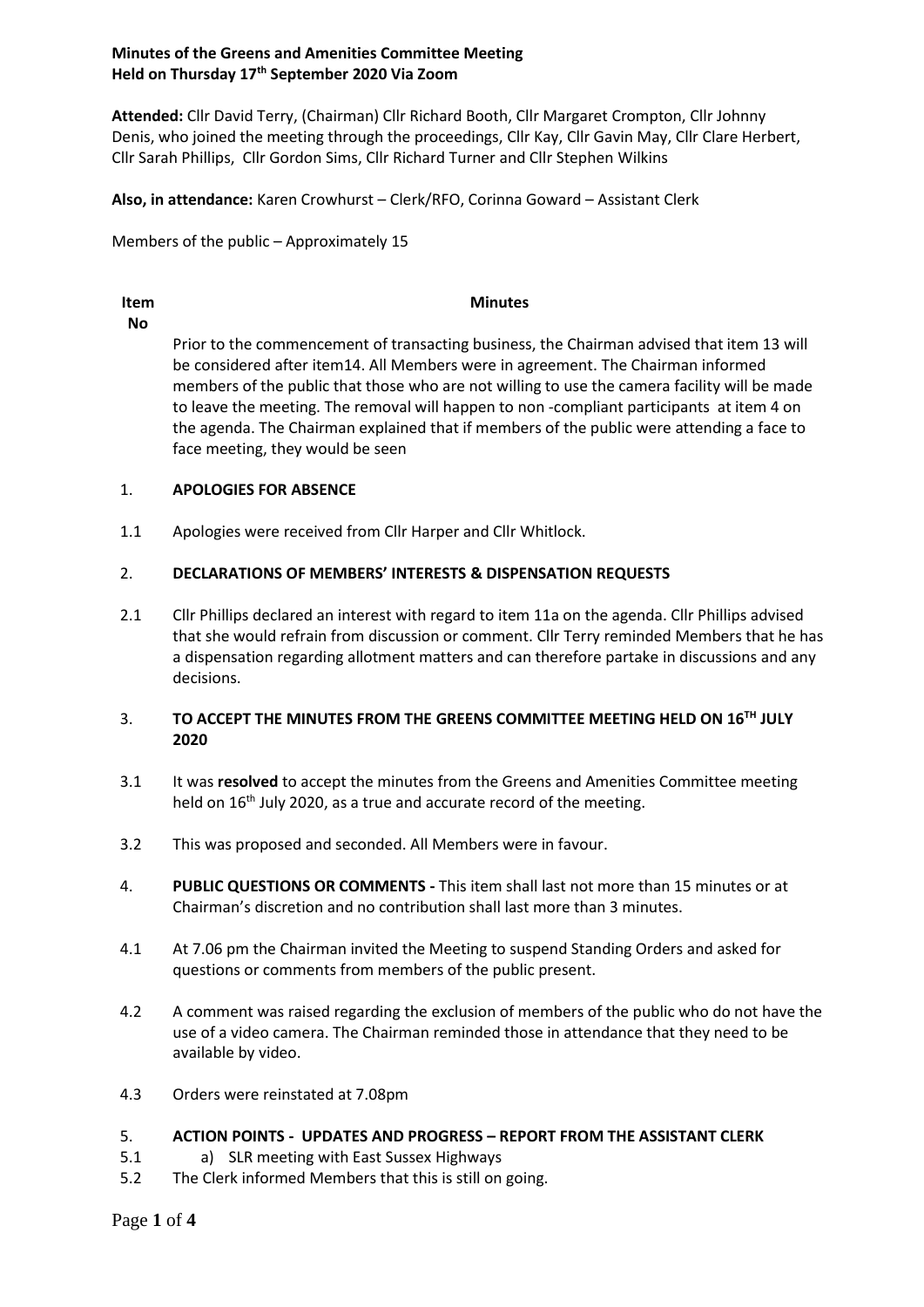#### 5.3 b) Additional dual-purpose bins in Ringmer

- 5.4 Lots of discussion was held regarding what a dual purpose bin is, one suggestion was not to pay for the emptying service until the dog bins have been replaced with dual purpose bins. It was agreed to seek clarity and costs for replacement, renewal, or additional bins. It was also agreed to request the District Councillors look into this on behalf of the Parish Council.
	- c) Bus stop/shelters

5.5 The Assistant Clerk informed Members that due to a heavy workload, lack of manpower and time constraints, it has been difficult to chase up enquires, therefore, this item remains on

5.6 going.

#### 4. **CORRESPONDENCE FOR NOTING OR ACTION**

- a) To consider any correspondence after this agenda has been published for noting or action
- 4.1 There was no correspondence for noting or action.

## 5. **TO ACCEPT THE RECOMMENDATIONS TO THE GREENS AND AMENITIES COMMITTEE FROM THE SKATE RAMP WORKING GROUP HELD ON 14TH SEPTEMBER 2020**

5.1 A proposal was received to accept the recommendations contained within the notes of the Greens and Amenities Working Group. This was seconded, a vote was taken by a show of hands, all were in favour.

#### 6. **VILLAGE GREEN**

- 6.1 a) To consider having a Christmas Tree on the Village Green
- 6.2 After careful consideration and thinking about various options an alternative provider was considered, it was agreed to proceed with the Christmas tree. This was proposed and seconded, a vote was taken by a show of hands, all were in favour. During this item, a request to assist with funding the tree if a sign could be erected was raised. No decision was made.
- 6.3 b) To consider any other matters relating to the Village Green
- 6.4 Cllr Kay highlighted an area on the Village Green which as yet has not been registered, after a short discussion it was agreed that this area of Green should be registered, it was agreed to delegate authority to Cllr Kay alongside the Clerk to implement this decision. It was also agreed to add an item to the next agenda to Register a pocket of land at Christie Avenue as a green. All were in favour. **Action – Cllr Kay and the Clerk.**

# 7. **PLAY AREAS**

Cllr Denis joined the meeting.

a) To decide how the newly acquired land at Anchor Field by the Parish Council should be used

It was proposed that the new land should be used for recreational purposes. One suggestion was to provide a play area for younger children as there are no other play areas in this area. The dwellings surrounding the area would be predominately for families. Members also felt that the area may be able to accommodate a skate ramp. With this in mind it was agreed to defer this item.

b) To consider requests to install an outdoor gym on the play areas This was considered, the Adizone at the Academy was also raised. After a short discussion it was requested that the Clerk establish the current gym equipment at the Adizone and establish as to whether the Parish Council has funded the equipment in case it can be relocated elsewhere. A recommendation was made for Members to visit the outdoor gym at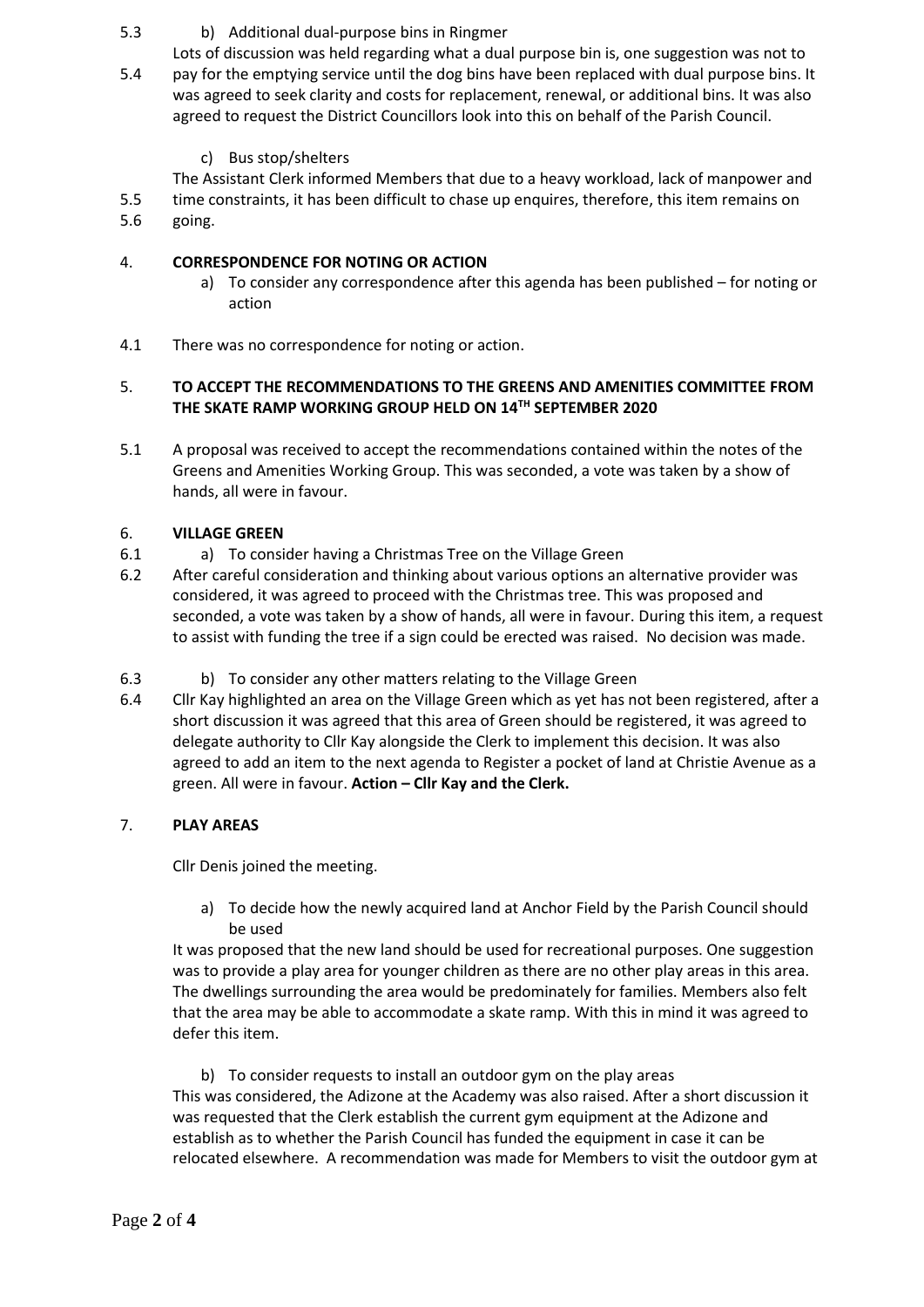Cooksbridge. It was also requested that the Clerk contact Cooksbridge to investigate further. **Action – The Clerk.**

It was also agreed that the Play Are Renewals/Replacement Working Group consider this at their next meeting.

- 8. **OPEN SPACES -** To consider any matters relating to open spaces for actions or decision
- 8.1 a) Sadlers Way
	- b) Middleham Close
	- c) Gote Lane
	- d) Rushey Green
- 8.2 There were no matters regarding the above open spaces.

#### 9. **GENERAL PURPOSES MATTERS**

- 9.1 a) Cycle routes in light of Covid and the Emergency Travel Fund – Documents previously circulated
- 9.2 Members discussed the correspondence regarding the Cycle Routes noting there was not any major development for Ringmer. Members requested the Clerk contact the gentleman who provided the information, thanking him for his time and offering verbal support of the initiative.
- 9.3 During this item Cllr Booth reported that there is currently a consultation in progress for a cycle path which starts at Yeomans to the main road, then Harrisons Lane to Gote Lane which will then link into the existing cycle path to Lewes. The details of which can be found on the District Council's website.
- 9.4 b) Footpaths
- 9.5 The Clerk advised that she has received correspondence wishing to know when the Footpath Working Group will be meeting. Cllr Kay apprised Members that the Working Group had been formed to look into the designated maps which includes Ringmer Footpaths. Cllr Kay agreed to progress this further. **Action – Cllr Kay.**
- 9.6 During this item, a report was received regarding some overgrown hedges at Gote Lane/Shepherds Way. The Assistant Clerk reported that she has reported this twice and will chase it up. The Clerk encouraged Members to report this to Highways also.
- 9.7 c) Parking Consultation – to consider Parish Council response
- 9.8 After some discussion. It was agreed not to take part in the consultation.

#### 10. **ALLOTMENT MATTERS**

- 10.1 a) Rules and regulations It was agreed to defer this item to the next Greens and Amenities Committee meeting.
- 10.2 b) Allotment fees
- 10.3 After some background information was provided and the costs of managing the allotments against the income was established. It was agreed not to raise the fees for the renewal of allotments in January.

#### 11. **GROUNDS MAINTENANCE TENDERS**

- 11.1 a) To consider a longer tender term or not
- 11.2 After careful consideration it was agreed to extend the tender term for the Grass Cutting contact from 1 year to a 3 year period with a clause to review each and every year. It was further agreed that the Garden Maintenance contract will remain on a yearly basis.